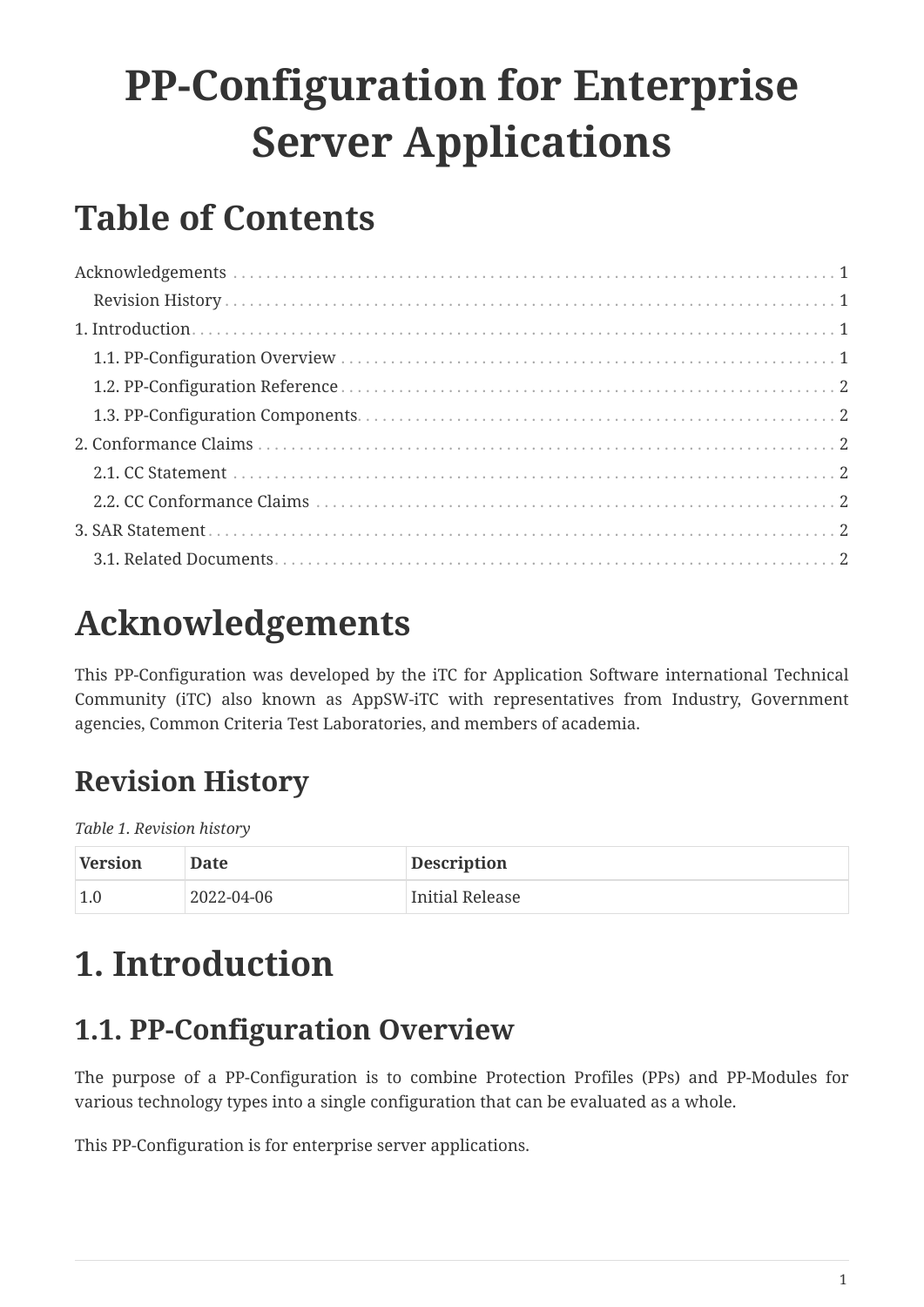#### <span id="page-1-0"></span>**1.2. PP-Configuration Reference**

This PP-Configuration is identified as follows:

- PP-Configuration for Enterprise Server Applications, Version 1.0, 2022-04-06
- As a shorthand reference, it can be identified as "CFG\_APP-Server\_V1.0""

#### <span id="page-1-1"></span>**1.3. PP-Configuration Components**

This PP-Configuration includes the following components:

*Table 2. PP-Configuration Components*

| [base PP]     | $CPP$ $APP$ $SW$ $V1.0$ |
|---------------|-------------------------|
| [PP-Module 1] | MOD_Server_v1.0         |

### <span id="page-1-2"></span>**2. Conformance Claims**

#### <span id="page-1-3"></span>**2.1. CC Statement**

To be conformant to this PP-Configuration, an ST must demonstrate Exact Conformance, as defined by the CC and CEM addenda for Exact Conformance, Selection-Based SFRs, and Optional SFRs.

### <span id="page-1-4"></span>**2.2. CC Conformance Claims**

This PP-Configuration, and its components specified in section 1.3, are conformant to Parts 2 (extended) and 3 (conformant) of Common Criteria Version 3.1, Release 5 [CC].

## <span id="page-1-5"></span>**3. SAR Statement**

The set of SARs specified for this PP-Configuration are taken from, and identical to, those specified in the base PP.

### <span id="page-1-6"></span>**3.1. Related Documents**

#### <span id="page-1-7"></span>**Common Criteria**[[1\]](#page-2-0)

*Table 3. Common Criteria References*

| [CC1] | Common Criteria for Information Technology Security Evaluation,<br>Part 1: Introduction and General Model,<br>CCMB-2017-04-001, Version 3.1 Revision 5, April 2017. |
|-------|---------------------------------------------------------------------------------------------------------------------------------------------------------------------|
| [CC2] | Common Criteria for Information Technology Security Evaluation,<br>Part 2: Security Functional Components,<br>CCMB-2017-04-002, Version 3.1 Revision 5, April 2017. |